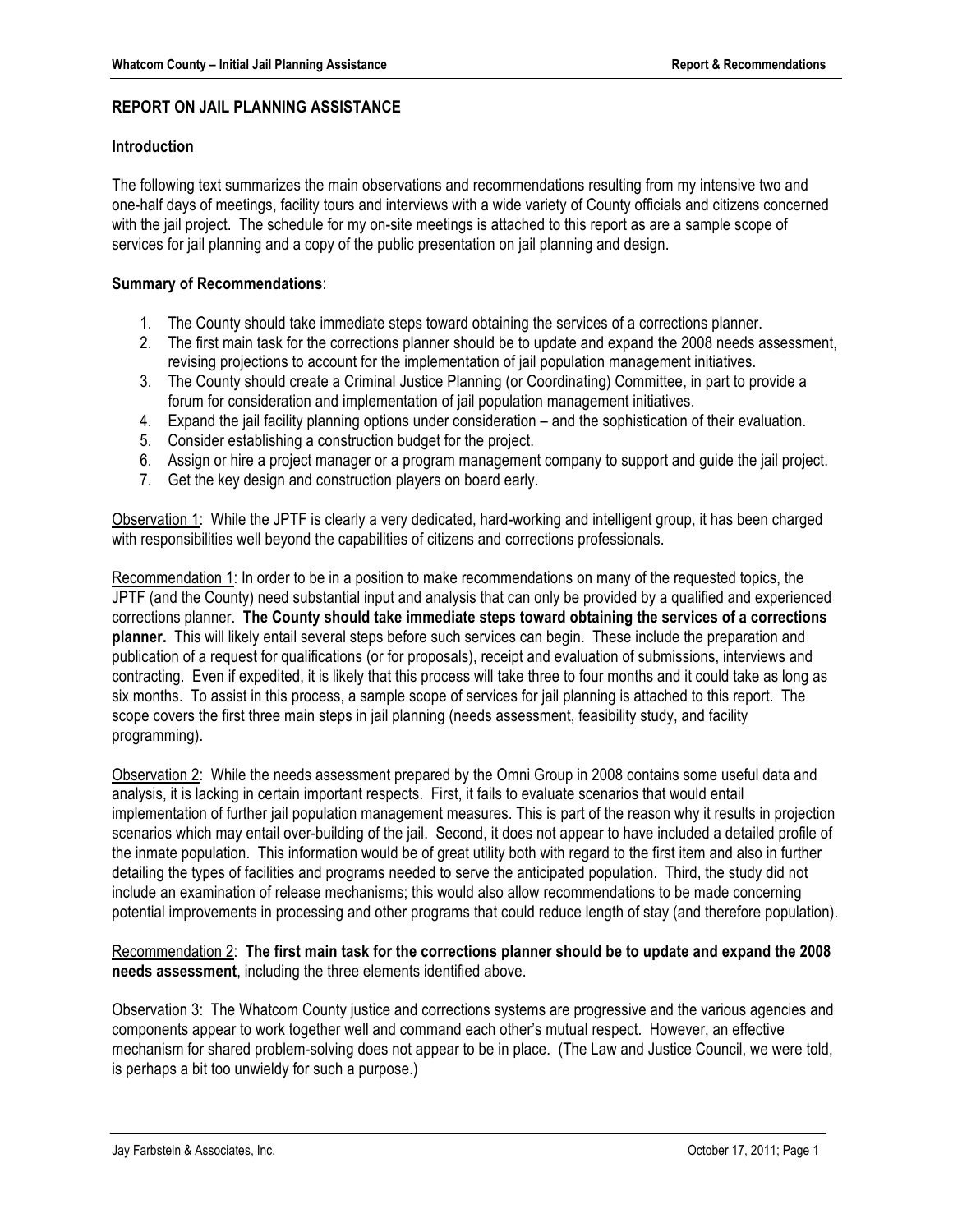Recommendation 3: In parallel with hiring the corrections planner, **Whatcom County should create a Criminal Justice Planning (or Coordinating) Committee**. While this committee could act on other issues, its main focus, at least initially, should be on reviewing practices and policies that impact the jail population. While jail population management is not an explicit objective of many of the justice agencies, the charge of the group can be couched in terms of improving the effectiveness and efficiency of the system (including improvements in public safety and reduction of recidivism) – or other goals which are broadly shared. Of course, several of the key members of such a committee are elected officials with specific mandates – so they can only be invited, not compelled, to join and participate. Other jurisdictions which have created such an entity have found that it can have many positive outcomes.

Observation 4: Prior studies and current discussions have focused on two main jail facility options: a "vertical"/downtown solution or a "horizontal"/out-of-downtown solution. The former has been criticized as potentially extremely tall (with up to 2,450 beds, it would require a huge skyscraper) and the later was said to require a very large site. Evidence and opinion has been marshaled that suggests that it is much cheaper to build and operate a horizontal jail. While construction may be cheaper, this consultant is not convinced by the evidence presented so far that horizontal version would be much (if any) cheaper to operate. In addition, there are many other costs and perhaps benefits (monetary and intangible) that result from or accrue to jail location (certainly including transportation) which need to be included in the evaluation of options.

# Recommendation 4: **Expand the jail facility planning options and the sophistication of their evaluation**.

Revised (and likely lower) projections of need will reduce the scale of both of the options so that the vertical one may not be out of scale with downtown Bellingham and the horizontal one may not require as extensive or expensive a site. Abstract "rules of thumb" and results from other studies<sup>1</sup> about costs of construction and operation should be avoided in favor of broader and more specific analyses that take into account likely staffing patterns, types of construction, site acquisition and development costs, and ancillary costs and benefits including transportation and time taken for law enforcement bookings (weighted by frequency from the various agencies), as well as many other important factors. It may be worthwhile to perform a comparative life-cycle cost analysis of options which would provide an excellent contribution to decision making and selection among options and help the County understand the long-term operating costs they would be buying into.

In addition, the range and variety of options should be expanded to include at least the following two items. One is the **potential continued use (or expansion) of the existing work center**, which appears to be a serviceable and appropriate facility. Among the questions that should be explored are these: do the original planning permissions and agreements allow its continued operations; what would be the cost to replace it or the likely value to be obtained from selling it; can it be expanded and to what extent (for added beds or for support services that could support the balance of the jail system such as kitchen, laundry and warehousing, all of which would provide work opportunities for the inmates), etc.? If the existing  $\pm 150$  beds were retained and support services expanded at this site, it would substantially reduce the scope of the remaining jail bed needs, and the required area of the building and site. This might allow options to be feasible which would not be if they had to accommodate the entire jail program.

l

<sup>1</sup> Arguments favoring horizontal over vertical have been marshaled from two sources: first, a study for the cities in King County (which, however, showed rather little added operating cost for the taller version - and some of the assumed costs were questionable) and, second, general directions from NIC jail planning manuals which are highly qualified and might not take into account ancillary benefits. For example, here are two quotes from NIC's Jail Design Guide (3rd Edition): "small and medium-sized jails tend to be most effectively developed as one-level structures" and "Before committing to a multilevel jail, jurisdictions should confirm that such a structure will not compromise the functioning and security of the building and will not increase staffing needs beyond acceptable and supportable levels". These comments are cautionary, but not definitive and "small and medium-sized jails" were defined in a prior edition of this guide as 20 to 200 beds, smaller than the Whatcom project.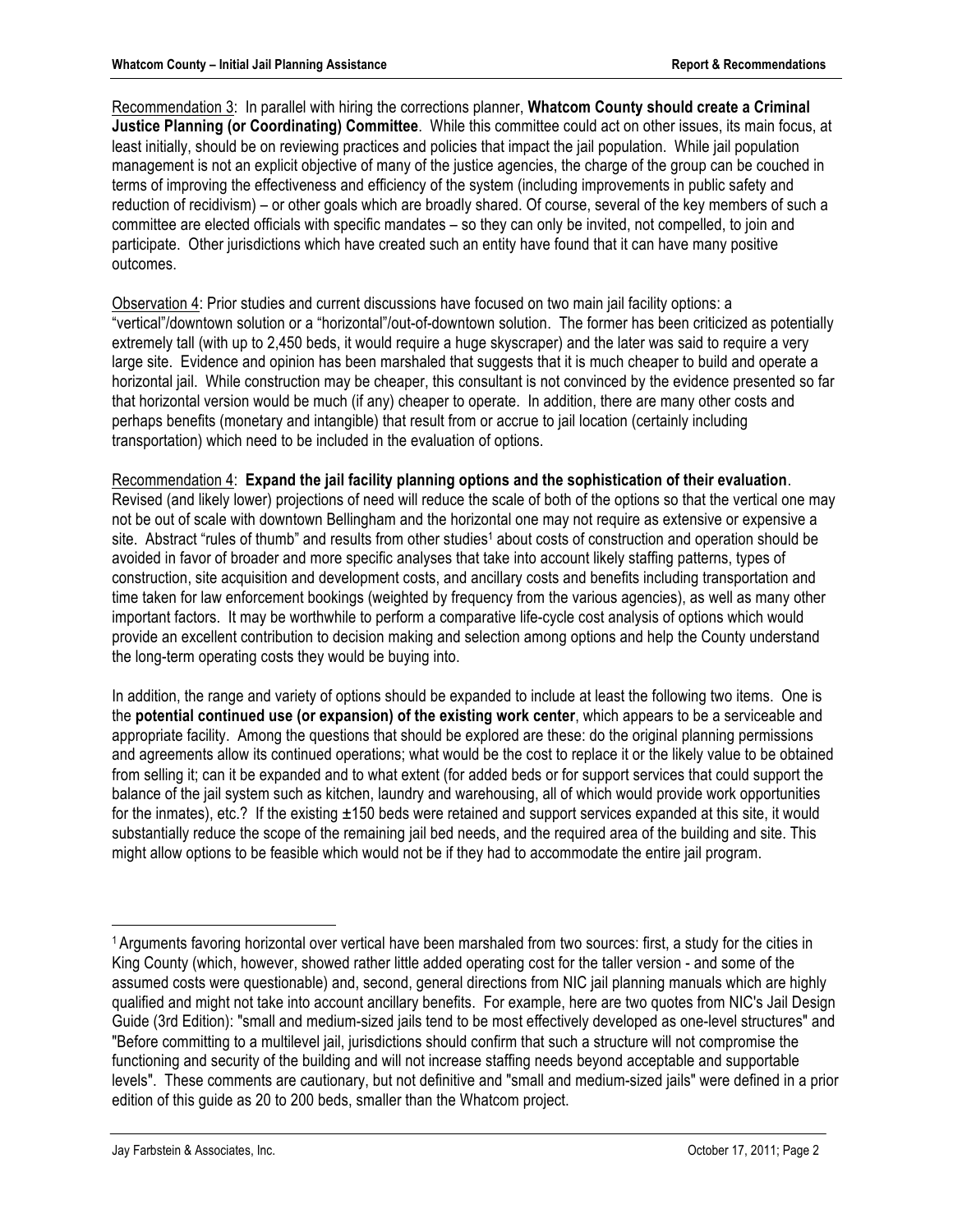Another potential set of options concern the **potential uses, if any, of the existing jail**. The County is about to spend about \$2.5M on upgrades to the structure and security systems. While the building may be currently unsafe and inefficient to operate as a secure jail, are there other correctional, law enforcement, or governmental uses that could reasonably be accommodated? If there are, what would the cost be to renovate and improve the building for these uses? Possibilities that could be considered include the following:

- temporary holding and staging for inmates who are appearing in court (if transported from a remote jail or if connected to a new, adjacent downtown jail)
- housing of lower custody level inmates who might be participating in work crews or work release to jobs (or education release to schools) in the downtown area, day reporting (if such a program were instituted – since the location is very accessible and served with public transport), or trustee housing for those who would be needed to work in a downtown jail if one were constructed on an adjacent site
- mental health crisis stabilization center (in addition to or replacing the existing triage facility) which requires security and is intensively staffed anyway
- release location for inmates who were otherwise held at a new, remote jail
- offices for the Sheriff (allowing divisions to be co-located; though parking might not be adequate)
- general county offices or other facilities.

Likely, there are other potentially interesting options which should be considered.

Note that the suggested analyses are mainly conducted during the "feasibility" phase of work (after the needs assessment establishes the overall scope).

Observation 5: Jail planning projects are often driven exclusively by projected need – and that is how this project started – sometimes without regard for what can be afforded. This has sometimes led to what can reasonably considered to be disasters – such as jails that are built and then cannot be opened due to high operating costs, or jail operations absorbing so many resources that other equally important services and programs are curtailed.

Recommendation 5: **Consider establishing a construction budget for the project**, based on what the County can afford to pay or to finance, rather than allowing "needs" to be established independent of what can be afforded. This would encourage both that priorities be set (so that the most important ones are met) and also that cost-effective means be explored for achieve the priorities. It is my experience that having a project budget is a great help in focusing the minds and attention of participants in the planning process. It also encourages focusing on needs versus wants, eliminating the "wish list". Too many projects proceed without a real budget and end up with so-called "value engineering" which can result in poor or short-sighted cuts and real damage to a project's quality. At the same time as construction budgets are established, it is essential that operating costs be projected (as suggested in Recommendation 4).

Observation 6: This will be one of (if not the) largest and most important projects that the County has undertaken. It will be much more likely to succeed under the guidance of a project manager with intelligence, experience with planning, design and construction (if possible of correctional facilities), people/communication skills, and perseverance. Ideally (and with great benefit), this individual would stay with the project for the four or more years it will take until it's open and operating.

Recommendation 6: **Assign or hire a project manager – or a program management company**. The County may not have the in-house expertise or staffing available to manage such a project and could consider either hiring such an individual or obtaining the services of a program or construction management firm. Ideally, this person or firm would come on board starting around the time the corrections planner begins work – but no later than the feasibility study phase.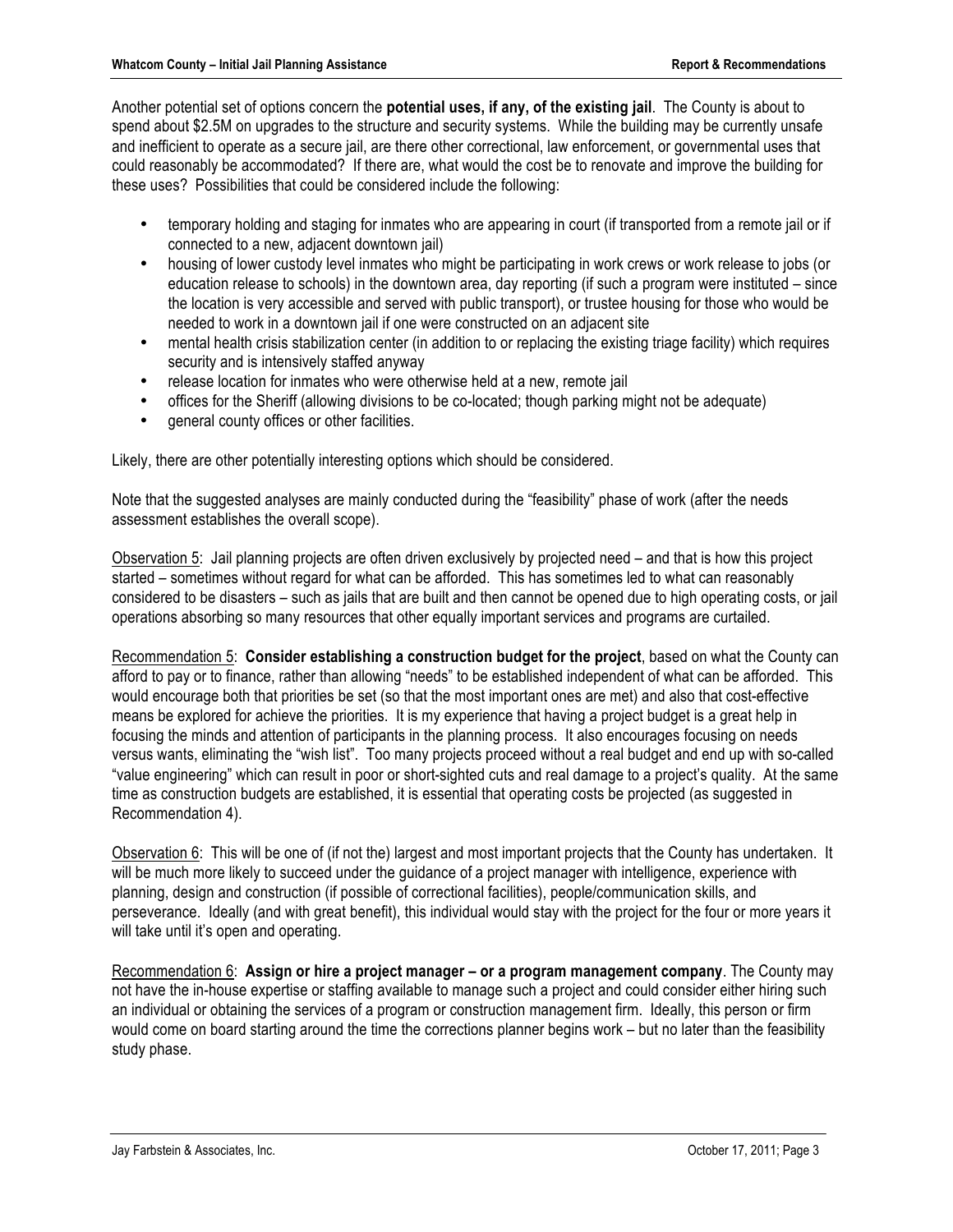Observation 7: Jails are highly complex buildings and their planning, design and construction are critical to their mission and long-term operations and maintenance. For most jurisdictions, including Whatcom County, a main jail is built only once every generation. Therefore, the expertise available within the jurisdiction is limited.

Recommendation 7: Having available a team with deep experience in jail planning, design and construction is of great benefit to the quality and cost-effectiveness of a jail project, providing input to decisions made at the planning and programming phases. Thus, it is recommended that Whatcom County **get the key design and construction players on board early**. This may require a decision about how the project will be procured (traditional, designbuild, CM at risk, or other method).

# **Attachments**

Consultant's Visit Itinerary (scheduled meetings)

Sample/generic scope of services for jail planning

Public jail planning presentation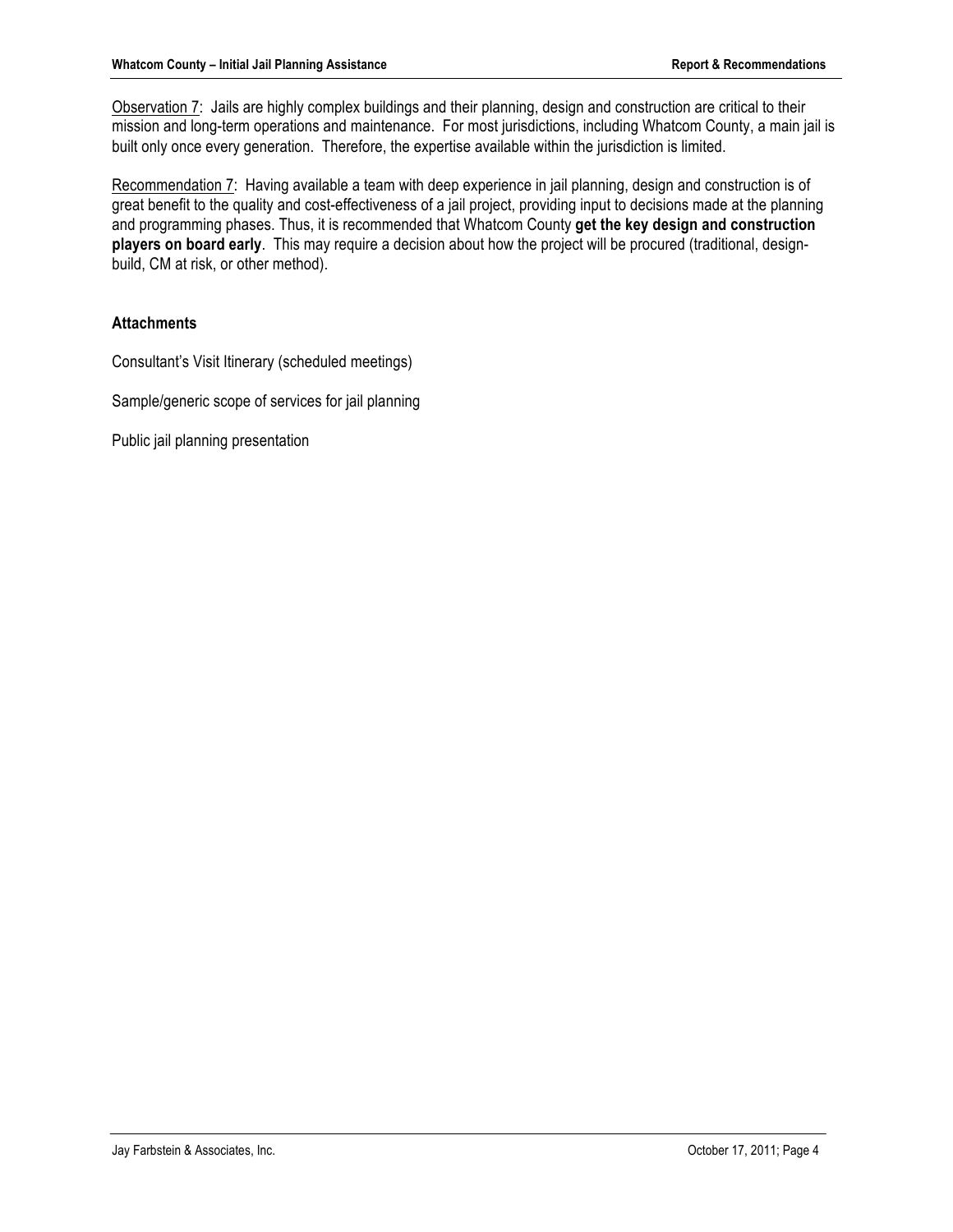# **Jay Farbstein, PhD, FAIA Interview Schedule**

*Meeting Location: Executive Conference Room (unless otherwise noted)*

| <b>Date</b>      | <b>Time</b>     | <b>Stakeholder Organization</b>           | <b>Attendees</b>            | <b>Comments</b>                |  |  |  |  |  |
|------------------|-----------------|-------------------------------------------|-----------------------------|--------------------------------|--|--|--|--|--|
| October 11, 2011 |                 |                                           |                             |                                |  |  |  |  |  |
|                  | $2:30 - 4:30$   | <b>Sheriff's Office</b>                   | <b>Wendy Jones</b>          | Tour both Jails                |  |  |  |  |  |
|                  | $4:30 - 5:30$   | <b>Sheriff's Office</b>                   | <b>Sheriff Elfo</b>         | <b>Sheriff's Office</b>        |  |  |  |  |  |
|                  | $5:30 - 6:30$   | <b>Right Size Coalition</b>               | Lisa McShane                | <b>Executive Conference Rm</b> |  |  |  |  |  |
|                  |                 |                                           | (360.201.0779)              |                                |  |  |  |  |  |
| October 12, 2011 |                 |                                           |                             |                                |  |  |  |  |  |
|                  | $8:00 - 9:00$   |                                           |                             |                                |  |  |  |  |  |
|                  | $9:00 - 10:00$  | <b>County Executive</b>                   | Pete Kremen/Dewey Desler    | <b>Executive Office</b>        |  |  |  |  |  |
|                  | $10:00 - 11:00$ | <b>Municipal Courts</b>                   | Judge Lev, Comm. Smiley,    |                                |  |  |  |  |  |
|                  | $11:00 - 12:00$ | <b>Prosecuting Attorney</b>               | Dave McEachran, Pros. Atty. |                                |  |  |  |  |  |
|                  | 12:00-1:00      | County Judiciary                          | Superior & Dist. Ct. Judges |                                |  |  |  |  |  |
|                  | $1:00 - 2:00$   | <b>LUNCH BREAK</b>                        |                             |                                |  |  |  |  |  |
|                  | $2:00 - 3:00$   | Muni Law Enforcement                      | Chiefs Ramsay, Knapp,       |                                |  |  |  |  |  |
|                  |                 |                                           | Foster, Hogan               |                                |  |  |  |  |  |
|                  | $3:00 - 4:00$   | <b>Public Defender</b>                    | Jon Komorowski, Pub. Def.   |                                |  |  |  |  |  |
|                  | $4:00 - 5:00$   | <b>Mental Health Services</b>             | <b>Anne Deacon</b>          |                                |  |  |  |  |  |
|                  |                 |                                           |                             |                                |  |  |  |  |  |
|                  | $5:00 - 6:30$   | <b>DINNER BREAK</b>                       |                             |                                |  |  |  |  |  |
|                  |                 |                                           |                             |                                |  |  |  |  |  |
|                  | $6:30 - 7:00$   | <b>Prep for Presentation</b>              |                             |                                |  |  |  |  |  |
|                  | $7:00 - 9:00$   | <b>Public Presentation</b>                | Stakeholders/Public         | <b>Council Chambers</b>        |  |  |  |  |  |
|                  |                 |                                           |                             |                                |  |  |  |  |  |
| October 13, 2011 |                 |                                           |                             |                                |  |  |  |  |  |
|                  | $7:30 - 9:30$   | Jail Planning Task Force                  | <b>Task Force Meeting</b>   | Civic Center Garden Room       |  |  |  |  |  |
|                  | $9:30 - 10:00$  | <b>Re-entry Coalition</b><br>Irene Morgan |                             | Civic Center Garden Room       |  |  |  |  |  |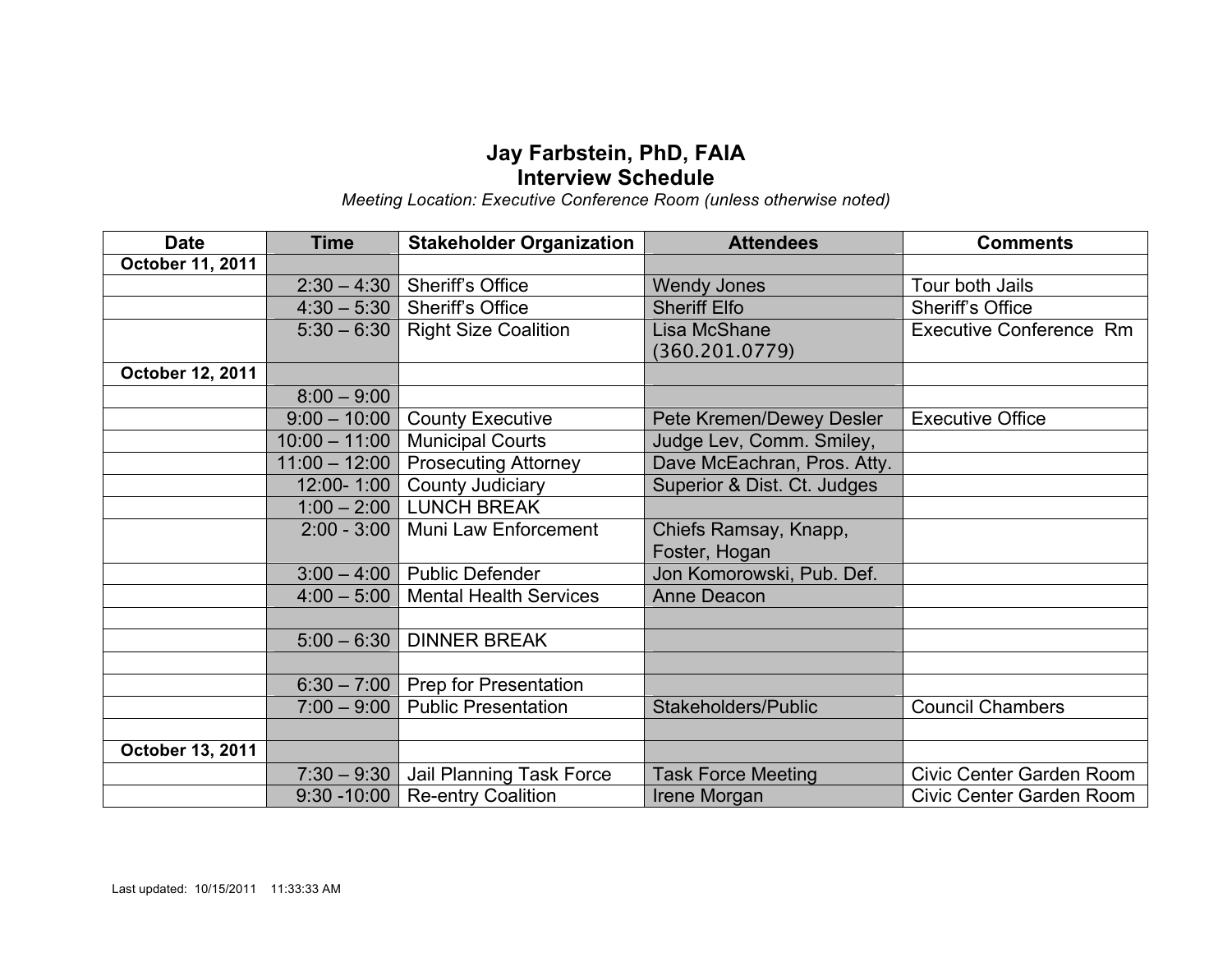# **SCOPE OF SERVICES**

| <b>PHASE I:</b><br><b>NEEDS ASSESSMENT</b>                           | <b>Purpose:</b> to complete a needs assessment for adult detention and<br>correctional facilities including projection of inmate populations<br>and description of in-custody programs as well as of alternatives to<br>secure incarceration which may contribute to limiting custody<br>population.                                                                                                                                                                                                                                                                                                                                                                                                            |  |  |  |  |  |  |
|----------------------------------------------------------------------|-----------------------------------------------------------------------------------------------------------------------------------------------------------------------------------------------------------------------------------------------------------------------------------------------------------------------------------------------------------------------------------------------------------------------------------------------------------------------------------------------------------------------------------------------------------------------------------------------------------------------------------------------------------------------------------------------------------------|--|--|--|--|--|--|
| Task I.1.0 Project<br><b>Initiation</b> and<br><b>Administration</b> | <b>Purpose:</b> to orient all participants to the planning process, to<br>identify data sources and systems available for the study, and to<br>collect information for strategic planning, including prior studies<br>and planning documents.                                                                                                                                                                                                                                                                                                                                                                                                                                                                   |  |  |  |  |  |  |
|                                                                      | <b>I.1.1 Review Background Information:</b> The consultant will<br>review relevant prior studies provided by the County.                                                                                                                                                                                                                                                                                                                                                                                                                                                                                                                                                                                        |  |  |  |  |  |  |
|                                                                      | <b>I.1.2 Advisory Committee Meeting 1:</b> The consultant will meet<br>with the advisory committee to introduce the team, review the<br>approach and schedule, and identify major planning objectives,<br>issues and constraints. The consultant will make arrangements for<br>data collection and request relevant prior studies for review.                                                                                                                                                                                                                                                                                                                                                                   |  |  |  |  |  |  |
|                                                                      | I.1.3 Criminal Justice Policy Committee (CJPC) Meeting 1: The<br>consultant will meet with the CJPC to introduce the team, review<br>the approach and schedule, and explore major planning<br>objectives, issues and constraints.                                                                                                                                                                                                                                                                                                                                                                                                                                                                               |  |  |  |  |  |  |
|                                                                      | <b>I.1.4 Interviews:</b> The consultant will interview key justice system<br>representatives to develop a more in-depth understanding of the<br>issues related to provision of services, growth and change, and<br>facilities of each. Approximately nine, one-hour will be<br>conducted, including, but not limited to: Sheriff's jail<br>commanders; County Executive Office; Superior Court; District<br>Court; Municipal Court; Prosecuting Attorney and Defense Bar;<br>Probation Department; Mental Health and Substance Abuse s<br>agencies; Facility Services; Planning Department (to discuss the<br>rate and character of local growth); in-custody and alternative<br>program and service providers. |  |  |  |  |  |  |
|                                                                      | <b>I.1.5 Project Administration:</b> The consultant will maintain verbal<br>and written communication with the County's project manager<br>concerning the progress of the work.                                                                                                                                                                                                                                                                                                                                                                                                                                                                                                                                 |  |  |  |  |  |  |
| <b>Task I.2.0 Data Collection</b><br>and Analysis                    | <b>Purpose:</b> the data collection phase will provide the foundation for<br>subsequent analysis and projections. In this phase, the consultant<br>will collect information on the community, its offenders, and the<br>program and facility resources historically allocated to adult<br>offenders. The precise scope of data collection will be negotiated<br>with the client based upon availability from the jail's data system                                                                                                                                                                                                                                                                             |  |  |  |  |  |  |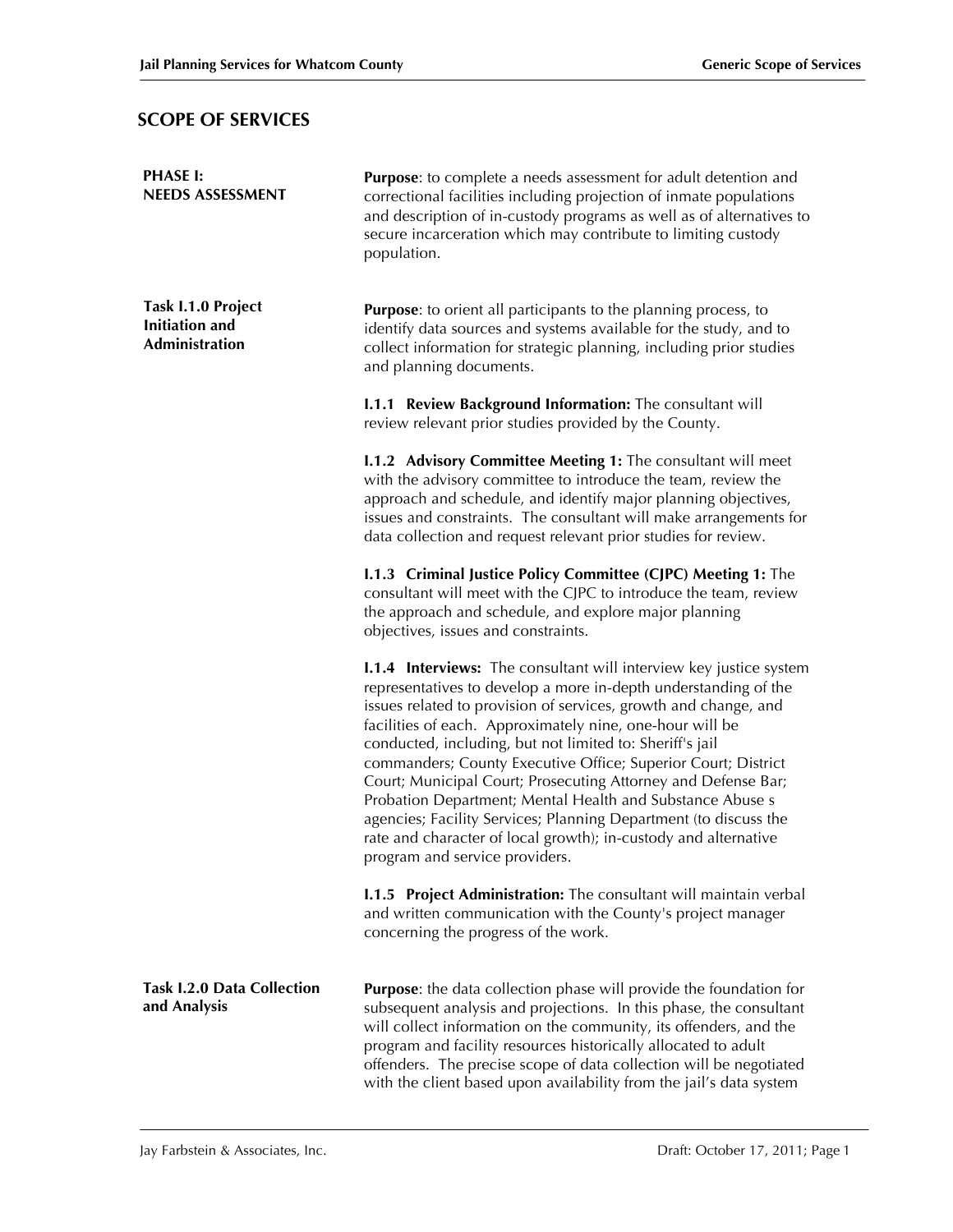and hard copy files; however, it is assumed that a limited amount of data from prior studies will be of use for the current study and also that the jail's information system will be able to generate needed data.

**I.2.1 Program Survey and Best Practices Review:** The consultant will coordinate with justice system agencies and community groups to identify currently available resources (both in-custody and alternatives to custody) for pre-trial detainees and sentenced offenders. In consultation with County officials, we will also identify evidence-based "best practices" potentially applicable to jail capacity issues in Whatcom County.

**I.2.2 Profile Offender Populations:** The consultant will collect data from existing jail records and additional information from all or a sample to develop a profile of inmate characteristics. The information collected will include charge, sentence status, length of stay, previous criminal history; criminal sophistication; gender; and special needs such as medical and mental health issues. Again, it is assumed that a limited amount of data from prior studies will be of use for the current study and also that the jail's information system will be able to generate needed data. The information will provide a basis for considering in- and out-ofcustody program needs and their potential impact on jail capacity and housing configurations.

**I.2.3 Intake and Release Study**: The consultant will collect data on a sample (size to be determined) of previously released inmates. A sufficient period and number of inmates will be covered to ensure statistical reliability. Data will include arresting agency, charge, release mechanism, and booking and release date and time. This information will be used to determine how long various categories of inmates stay in the facilities and how they secure release. The analysis of the data will provide additional insight into who uses jail beds, what in-custody program durations may be expected, and how potential changes in release practices and resources would impact jail capacity needs.

**I.2.4 Justice and Correctional System Trends:** The consultant will collect information from the jail concerning trends in jail ADPs, classification levels, lengths of stay, and seasonal and weekly peaking factors. Information on trends in crimes, arrests, referrals and Probation caseloads, filings from the Prosecuting Attorney's office, and similar indicators will also be analyzed. The information will serve for analysis of the historical trends used as the basis for projections jail capacity.

**I.2.5 County Population Trends:** The consultant will collect data on the general (adult) population (in incorporated and unincorporated area and by geographic region where specific distinctions can be established from county, state and federal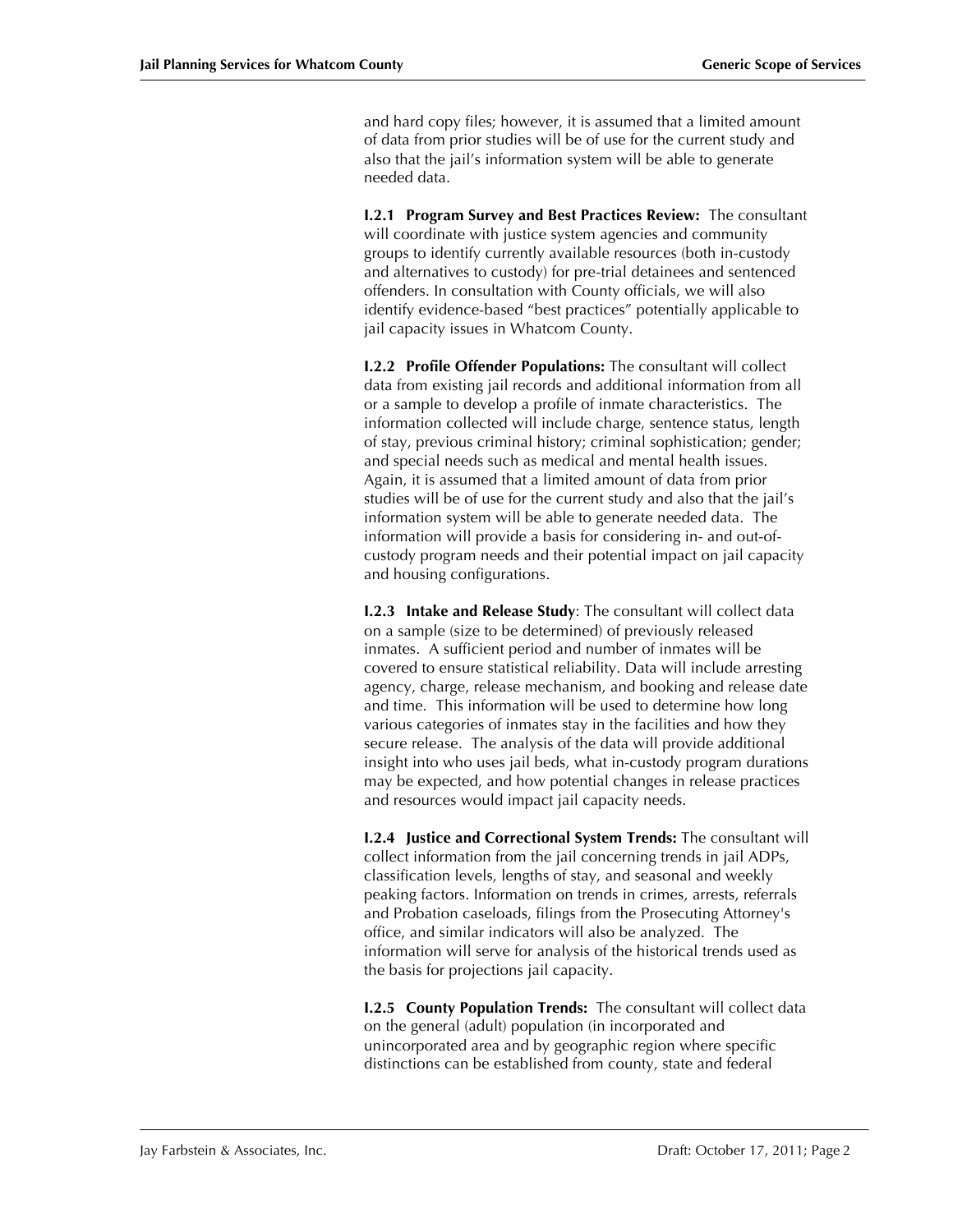sources. These data will be used to examine historical growth and future projections as one indicator of the demand for jail facilities.

|                                                | <b>I.2.6 Alternative Placement Study:</b> The study is carried out in<br>conjunction with local officials to develop a picture of the "ideal<br>placement" for a sample of offenders from the snapshot profile. It<br>is done without regard to the limitations of existing resources and<br>thus helps to identify "missing" options as well as groups of<br>misclassified offenders. "Placements" can range from continued<br>incarceration to alternatives which might reduce incarceration<br>levels (For offenders "placed" in custody during this exercise,<br>further breakdowns will be done, identifying needed security level<br>and type of housing (single or multiple), special programming<br>needs, re-entry needs such as job training, etc. The impacts of<br>implementing these options on the number and types of beds will<br>be quantified (and, where beds would be saved, the impacts of<br>non-implementation will be noted. |  |  |  |  |  |  |
|------------------------------------------------|------------------------------------------------------------------------------------------------------------------------------------------------------------------------------------------------------------------------------------------------------------------------------------------------------------------------------------------------------------------------------------------------------------------------------------------------------------------------------------------------------------------------------------------------------------------------------------------------------------------------------------------------------------------------------------------------------------------------------------------------------------------------------------------------------------------------------------------------------------------------------------------------------------------------------------------------------|--|--|--|--|--|--|
|                                                | <b>I.2.7 Briefing Paper:</b> Consultant will prepare a briefing paper<br>summarizing the findings from the tasks above and provide an<br>electronic copy to the County for distribution and review prior to<br>the meeting described in the next task.                                                                                                                                                                                                                                                                                                                                                                                                                                                                                                                                                                                                                                                                                               |  |  |  |  |  |  |
|                                                | <b>I.2.8 Advisory Committee Meeting 2:</b> The consultant will meet<br>with the advisory committee to present an overview of findings.<br>The presentation will report on project status and issues that have<br>surfaced during data collection.                                                                                                                                                                                                                                                                                                                                                                                                                                                                                                                                                                                                                                                                                                    |  |  |  |  |  |  |
| Task I.3.0 Jail Capacity<br><b>Projections</b> | <b>Purpose:</b> Based on the data collected in Task I.2.0, this task will<br>develop projections of inmate populations and assess the fit<br>between identified needs and system resources.                                                                                                                                                                                                                                                                                                                                                                                                                                                                                                                                                                                                                                                                                                                                                          |  |  |  |  |  |  |
|                                                | <b>I.3.1 Develop Baseline Projections:</b> The consultants will work<br>with the advisory committee to identify the factors and<br>assumptions to be used in projecting inmate populations. Three to<br>five scenarios will be developed based upon different assumptions,<br>but baseline projections will assume (as an exercise) that current<br>law and policies will continue through planning period.<br>Projections will be developed for 5, 10, 15, and 20-year planning<br>intervals starting in 2012 (or other years if requested by the client).                                                                                                                                                                                                                                                                                                                                                                                          |  |  |  |  |  |  |
|                                                | <b>I.3.2 Identify Potential Policy Changes:</b> Inmate population levels<br>result from two basic factors: admissions and lengths of stay, both<br>of which are heavily policy-driven. The consultant will identify<br>institutional and non-institutional policy changes (both local and<br>state/federal statutory or regulatory actions) which may affect jail<br>population and demonstrate their potential impacts on custody<br>capacity needs. The scenarios showing potential impacts will be<br>crafted through discussions with local officials and the planning<br>team.                                                                                                                                                                                                                                                                                                                                                                  |  |  |  |  |  |  |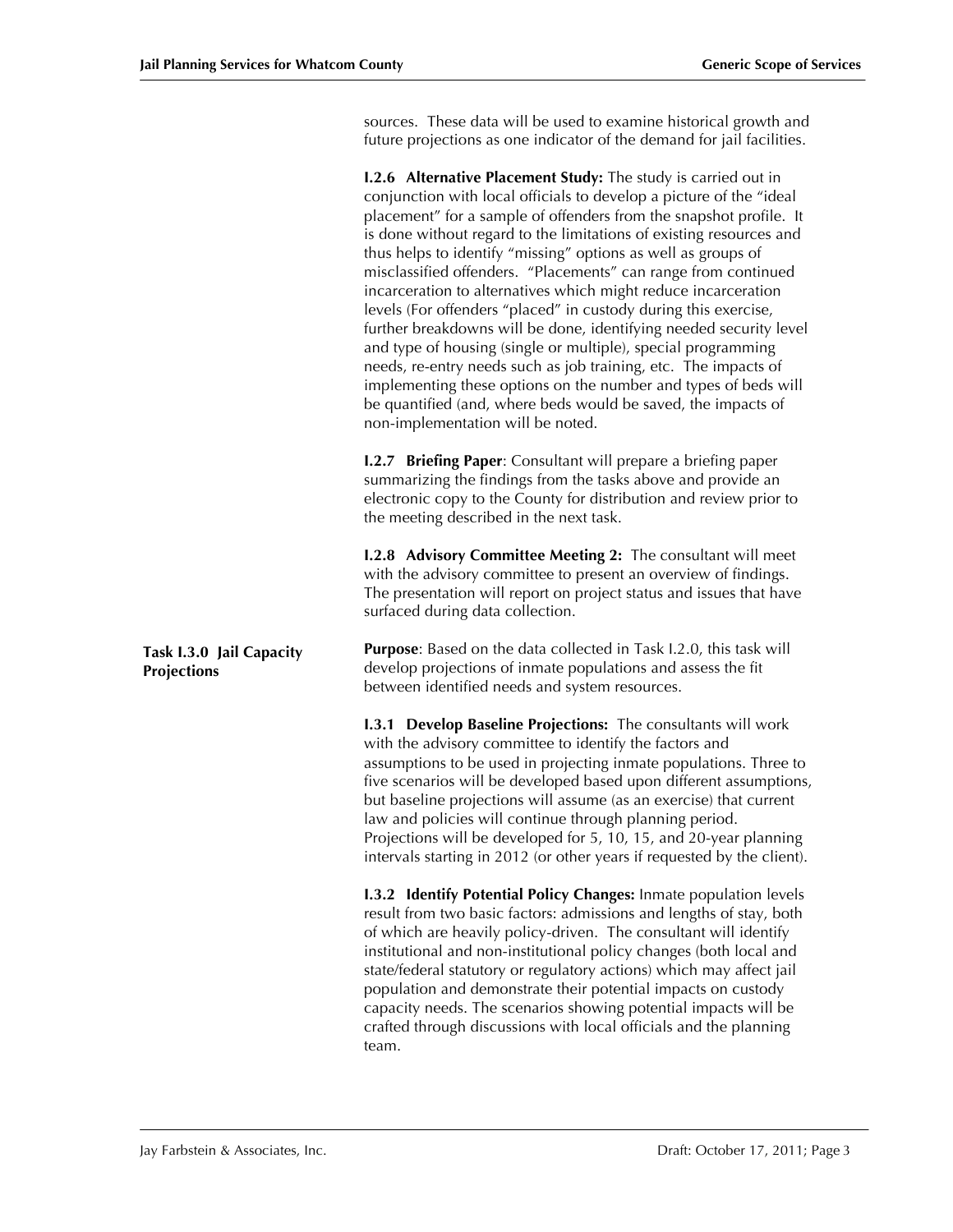**I.3.3 Briefing Paper**: Consultant will prepare a briefing paper summarizing the findings from the tasks above and provide an electronic copy to the County for distribution and review prior to the meeting described in the next task.

**I.3.4 Advisory Committee Meeting 3:** The consultant will meet with the advisory committee. Discussion will include possible impacts due to future changes in types or levels of crime, services, programs, and operations. Consultant will work with the committee to develop a strategy which will be used to adjust the baseline projections.

**I.3.5 Criminal Justice Policy Committee (CJPC) Meeting 2**: The consultant will meet with the CJPC to discuss policy and implementation issues concerning future changes in types or levels of crime, services, programs, and operations. Consultant will seek the committee's input to scenarios which will be used to adjust the baseline projections.

**I.3.6 Develop Final Projections:** The consultant will revise the baseline projections with modifications as discussed at the meeting above. Projections will be provided system-wide, and broken down by gender, housing classification, and type of program. Figures for five, ten, and 20-year planning intervals will be provided. The final projections will reflect two types of adjustments. First, as noted above, policy changes will be quantified to develop a final projection of future populations. Second, the average daily population (ADP) projections will be translated into bed projections, as a guide for facility planning in Phase II. Initially, the types and numbers of beds – by classification, gender and security/program level – will be identified within the projected total. Finally, projections will be modified to provide beds needed to account for peaking and other temporary population fluctuations. The number of beds projected is typically 10 to 25% higher than the projected average daily population. Bed numbers are also rounded off to standard housing unit sizes.

| <b>PHASE II:</b><br><b>JAIL FACILITY MASTER</b><br>PLAN    | The purpose of this phase is to develop a master plan for jail and<br>related facilities as a basis for capital planning. (Note that detailed<br>architectural programming is not included.)                                                                                     |  |  |  |  |  |  |
|------------------------------------------------------------|----------------------------------------------------------------------------------------------------------------------------------------------------------------------------------------------------------------------------------------------------------------------------------|--|--|--|--|--|--|
| Task II.1.0 Facility<br><b>Assessment and Future Needs</b> | <b>Purpose:</b> The purpose of Task II.1 is to determine preliminary<br>facility requirements for the programs and populations identified<br>above, and to assess the adequacy of existing facilities to meet<br>these needs.                                                    |  |  |  |  |  |  |
|                                                            | Facility and Site Inventory and Assessment: In reviewing<br>II.1.1<br>existing facilities and the site, the emphasis will be on their<br>capacity and suitability for intended uses and ability to continue to<br>accommodate various elements of the projected population. This |  |  |  |  |  |  |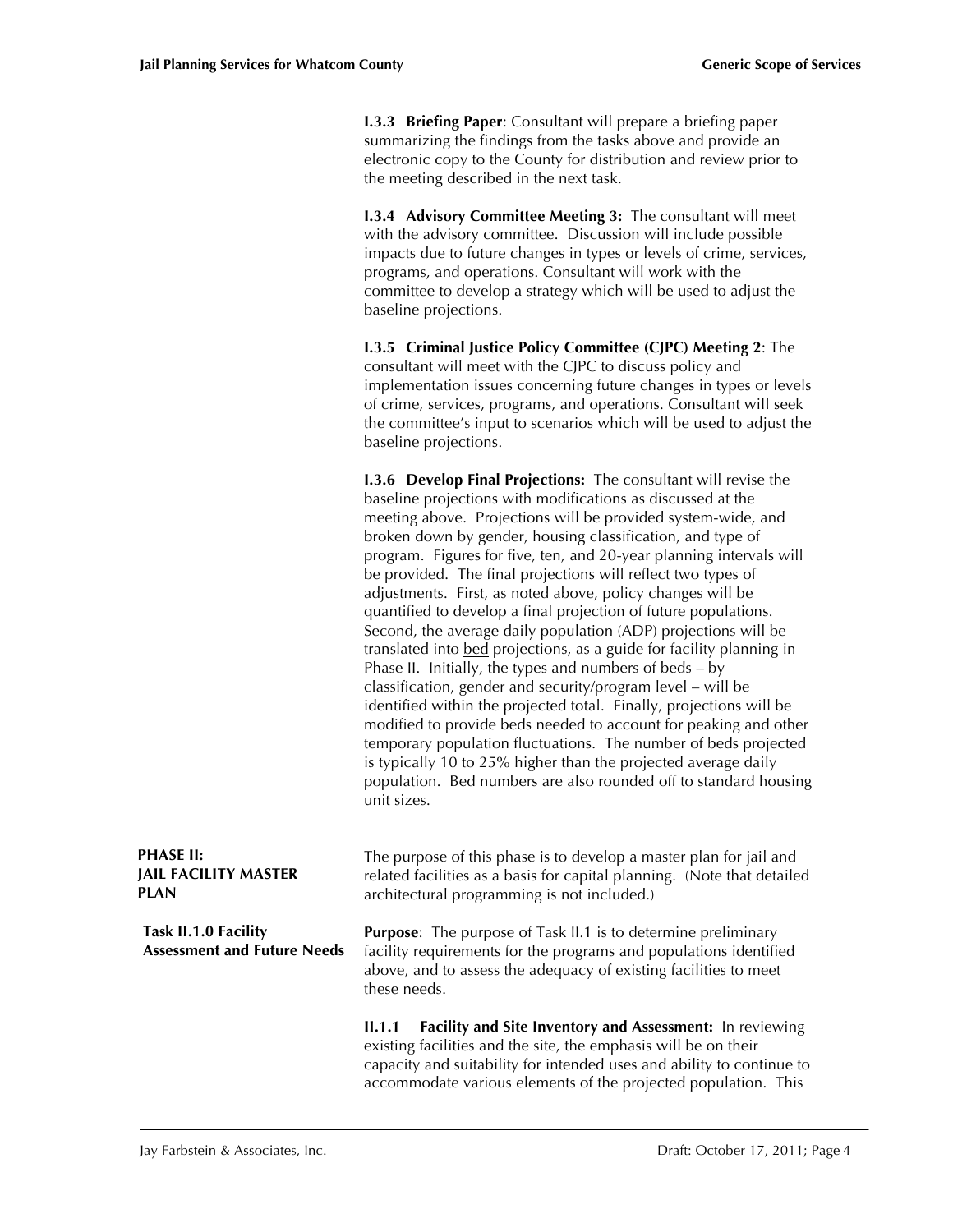task will consider the facilities' current and potential functionality relative to the detainee profile and proposed programs, operational efficiency, staffing efficiency, and ability to provide effective security and visual supervision. The evaluation will be in sufficient depth for the consultants to form recommendations concerning the site's and facilities' maintainability and suitability for renovation and adaptive reuse – or their need for replacement. Structural integrity will be assessed visually and the consultants will recommend whether further material testing or calculations (by others) are warranted.

**II.1.2 Determine Space Needs:** The consultant will determine space requirements for each major functional area of needed jail facilities using norms developed from state standards, national guidelines, and prior experience. We will conduct one workshop with staff to discuss requirements for housing (by classification), jail administration, security and control, visiting, program areas, food service and canteen, laundry, storage, reception/intake/release, property, and other major functional and support areas normal and customary in the correctional setting. Requirements for exterior areas including recreation yards, parking, buffers from adjacent uses, public queuing and waiting, staff patios, , vehicle accommodation (buses, vans & patrol vehicles and site circulation – as well as infrastructure – will be developed. These requirements will be presented for 5, 10, 15, and 20-year intervals.

#### **II.1.3 Compare Program Needs to Existing Site and Facilities:**

The consultant will assess the ability of existing facilities to meet the spatial and functional needs identified in Task II.1.2 while considering the characteristics of the existing facilities as inventoried in Task II.1.1. The review will consider:

- types and quantities of space for housing and all other functions
- projection of shortfall by housing type
- ability to provide security and visual supervision
- ability to provide capacity and separations for inmate classifications
- potential for logical phasing at each projection period
- other constraints related to site and infrastructure.

**II.1.4 Preliminary Jail Staffing Analysis**. The consultant will review post-positions needed and shift relief factors with jail management in order to develop an estimate of needed staffing for the considered options (for this task, the consultants will rely heavily on prior studies of jail staffing needs).

**Purpose**: The purpose of Task II.2 is to explore options for meeting facility needs and to develop a master plan to guide future facility development. **Task II.2.0 Facility Options and Master Plan**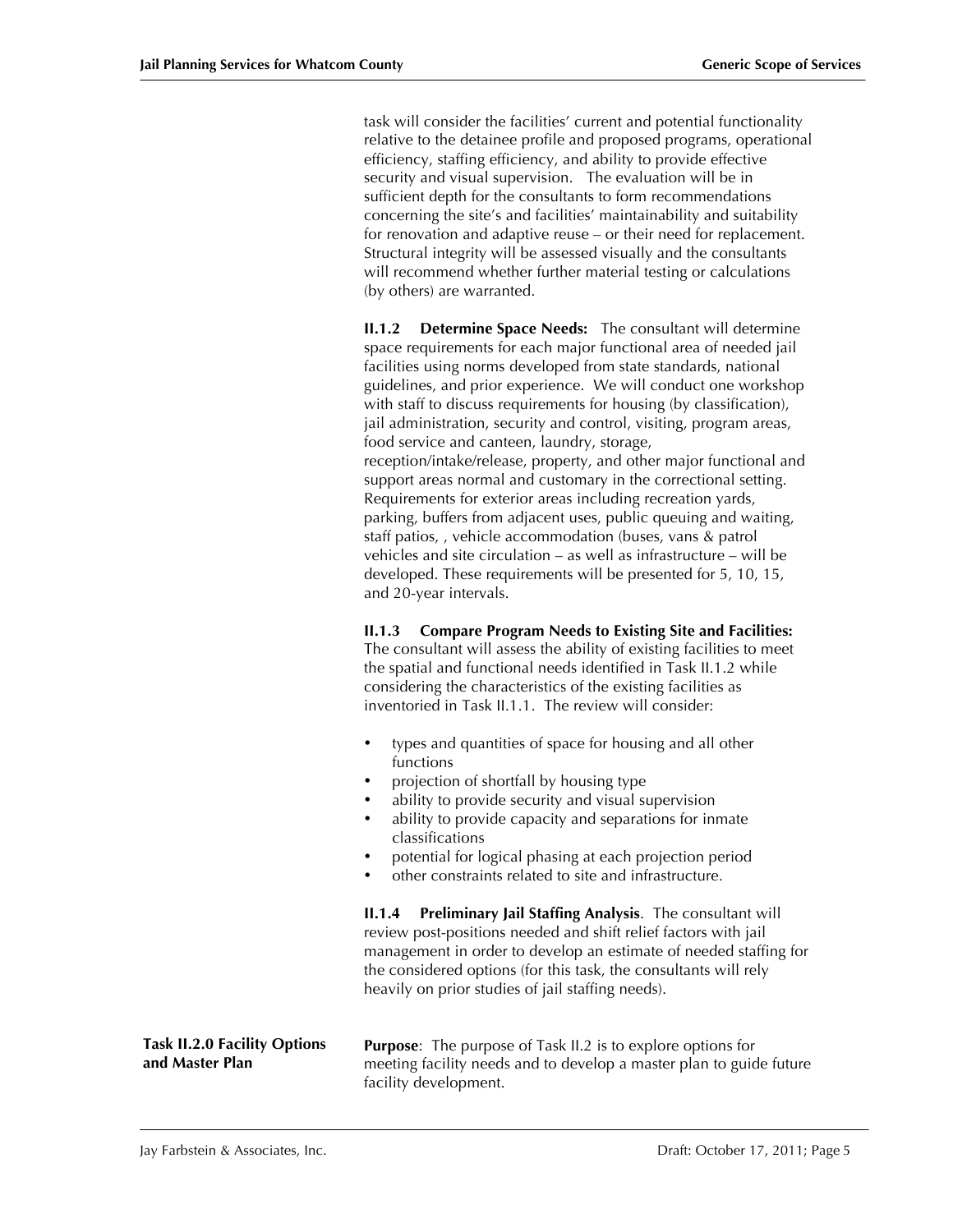|                                                    | II.2.1<br>Identify and Assess Development Options: Options for<br>meeting facility requirements will be developed for review and<br>discussion with the client. A range of potential options will be<br>identified, with approximately three reasonable options selected<br>(with the client) to be studied and described in greater depth. The<br>options will consider alternatives for future use of existing<br>detention space and coordination with court holding and hearing<br>functions. The options will be assessed against a range of criteria<br>and the most promising one selected in coordination with the<br>Advisory Committee. |  |  |  |  |  |  |
|----------------------------------------------------|---------------------------------------------------------------------------------------------------------------------------------------------------------------------------------------------------------------------------------------------------------------------------------------------------------------------------------------------------------------------------------------------------------------------------------------------------------------------------------------------------------------------------------------------------------------------------------------------------------------------------------------------------|--|--|--|--|--|--|
|                                                    | Advisory Committee Meeting 4: A briefing paper<br>II.2.2<br>covering the facility planning tasks will be presented to the<br>advisory committee for discussion and selection of the most<br>promising development option. (Note that a meeting with the CJPC<br>could also be included if done on the same visit.)                                                                                                                                                                                                                                                                                                                                |  |  |  |  |  |  |
|                                                    | Document Master Plan: The selected projects will be<br>II.2.3<br>described with text and conceptual/diagrammatic building and site<br>plans.                                                                                                                                                                                                                                                                                                                                                                                                                                                                                                      |  |  |  |  |  |  |
| <b>Task II.3.0 Project Report</b>                  | <b>Purpose:</b> the results of all prior tasks will be documented and<br>compiled into a comprehensive report.                                                                                                                                                                                                                                                                                                                                                                                                                                                                                                                                    |  |  |  |  |  |  |
|                                                    | II.3.1<br><b>Draft Report:</b> The consultant will prepare a draft report<br>covering the results of all tasks described above. The draft report<br>will include an executive summary, introduction, chapter on each<br>major task, and attachments as appropriate.                                                                                                                                                                                                                                                                                                                                                                               |  |  |  |  |  |  |
|                                                    | Advisory Committee Meeting 5: The consultant will meet<br>II.3.2<br>with the advisory committee to receive comments for<br>incorporation into the final report.                                                                                                                                                                                                                                                                                                                                                                                                                                                                                   |  |  |  |  |  |  |
|                                                    | <b>Final Report:</b> Based on the comments received, the report<br>II.3.3<br>will be revised as necessary.                                                                                                                                                                                                                                                                                                                                                                                                                                                                                                                                        |  |  |  |  |  |  |
|                                                    | [Note: formal presentations may also be required.]                                                                                                                                                                                                                                                                                                                                                                                                                                                                                                                                                                                                |  |  |  |  |  |  |
| <b>PHASE III</b><br>PROGRAMMING<br><b>SERVICES</b> |                                                                                                                                                                                                                                                                                                                                                                                                                                                                                                                                                                                                                                                   |  |  |  |  |  |  |

In order to complete a design program for the new jail, the consultant will carry out the tasks described below. References to the programming committee include county staff assigned to provide input and oversight for the process with the participation of the construction manager.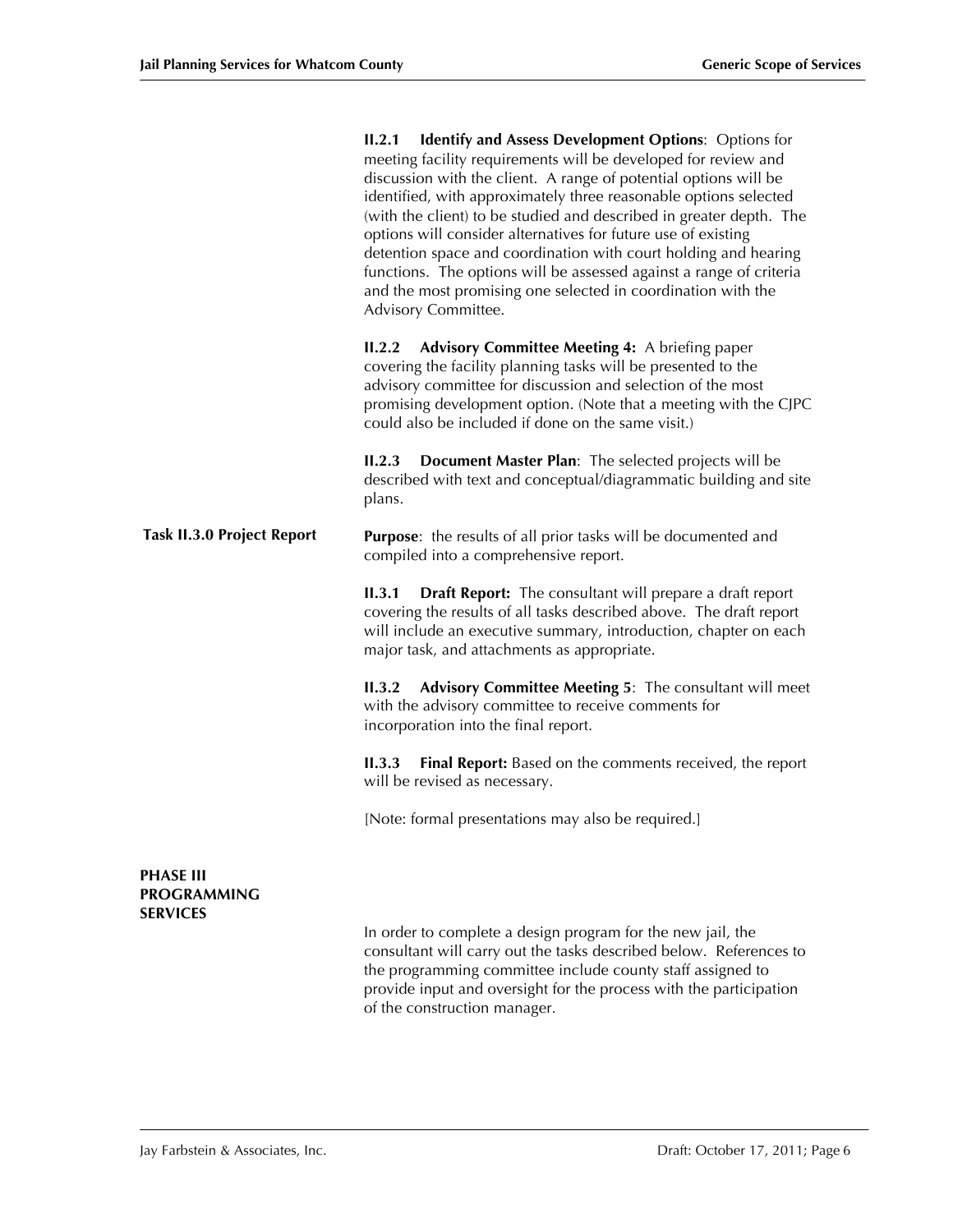### **Task III.1. MANAGEMENT & COORDINATION**

**III.1.1 Project Initiation Meeting:** The programming team will meet with representatives of the Sheriff's Department and the County to introduce the team, review the approach and schedule, and identify major programming issues and constraints.

**III.1.2 Review Background Information:** The consultant will request and review relevant prior studies that define the scope of the jail.

**III.1.3 Project Administration:** The consultant will maintain verbal and written communication with the county project manager concerning the progress of, and billing for, the work.

#### **Task III.2.0 OPERATIONAL PROGRAMMING**

**III.2.1 Operational Program Workshops:** The consultant will facilitate two workshops, each two days long, with a programming committee to discuss operational aspects of the facility identified in Task 2.5.

**III.2.2 Observe Current Operations:** The programming team will spend about one hour observing operations in each area of the existing jails that are relevant to the current project including lobby, arraignment court, booking, various housing units, health services, visiting, kitchen, and programs.

**III.2.3 Tour Jail Facilities.** The consultant will help organize and participate in tours of other recent jails to orient the participants of programming workshops to the state-of-the-art for this facility type. Facilities to tour will be selected in conjunction with the client and with advice from the state jail authority. Out-of-state facilities will be considered along with those in Washington.

#### **III.2.4 Document Operational Program Information:** The

programming information collected in the workshops and other tasks will be documented for the following topics and presented for review and comment by the programming committee:

- Philosophy, Mission Statement, Goals and Objectives
- Future Trends
- Psychological and Socio-cultural Factors
- Policies and Procedures
- Facility Occupants and Users<br>• Activities
- **Activities**
- Circulation and Relationships
- Safety and Security (operational aspects)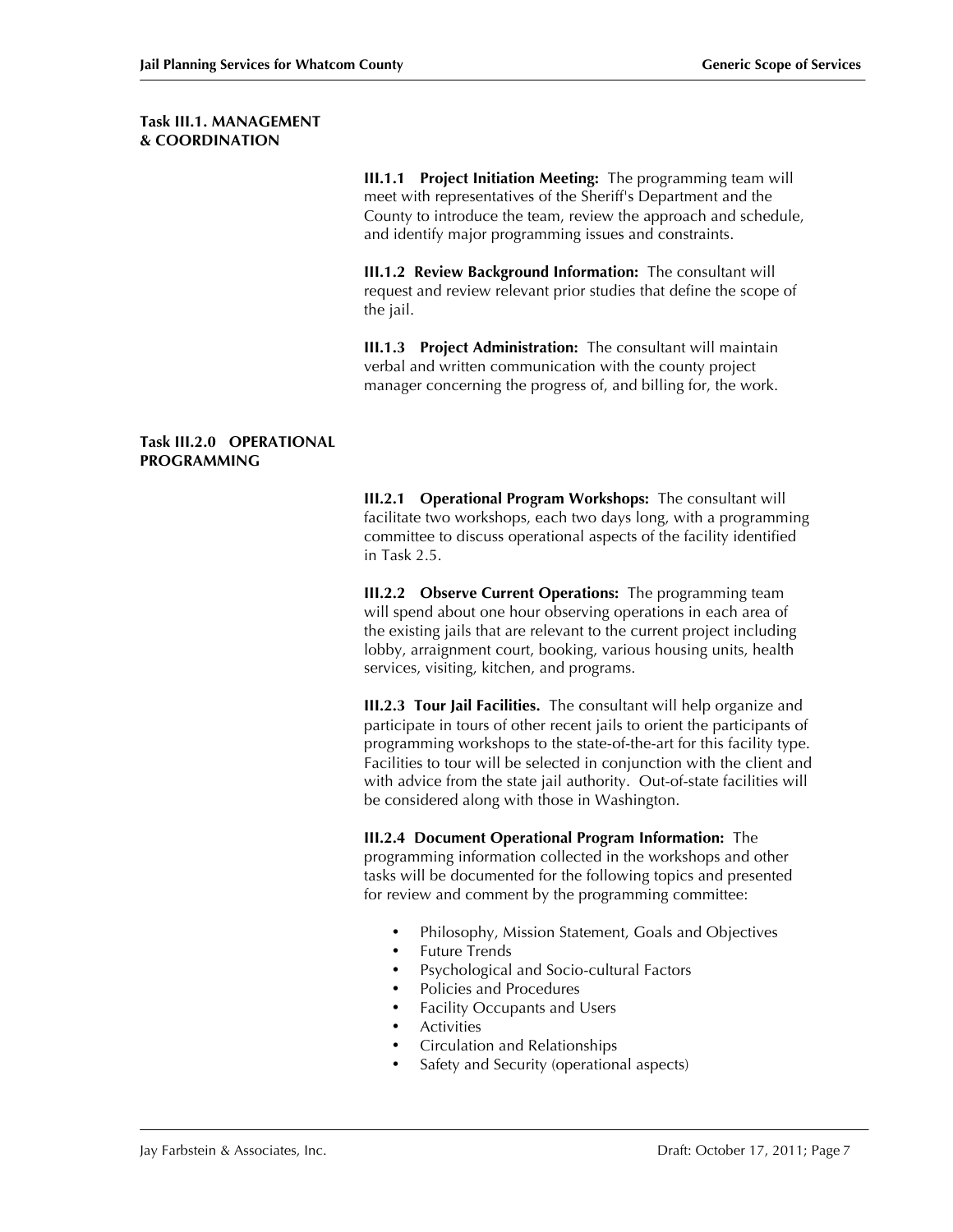These will be discussed for each major area of the jail:

- housing units for each type of inmate/custody level (including the functional needs of cells, dayrooms, dining, interview and program spaces, showers, staff areas, outdoor recreation courtyards, storage, and the like)
- booking/release/transport (including movement to court and the possible inclusion of an arraignment court)
- central control
- administration
- visiting
- program areas
- indoor recreation
- medical and mental health services
- kitchen
- laundry
- receiving/storage/maintenance
- staff support.

#### **Task III.3.0 DESIGN PROGRAMMING**

**III.3.1 Design Programming Workshops:** The consultant will facilitate three, two-day long workshops with the programming committee to discuss physical and architectural aspects of the facility identified in Task 3.4, with an emphasis upon the building as a whole.

**III.3.2 Space List:** The consultant will further develop the detailed list of spaces initiated during the needs assessment study. The types, sizes, and numbers of spaces will be tested against the operational decisions made during Task 2.0 and modified as appropriate.

**III.3.3 Value Engineering Workshop:** During this phase of work, the consultant will participate in a one-to-two-day-long workshop organized by the construction manager.

**III.3.4 Develop Relationship Diagrams:** Spatial relationship diagrams will be developed for each functional area. Spaces will not be to scale, but will be shown in their relative sizes.

**III.3.5 Document Design Program Information:** The design information collected at the workshops will be documented for the following topics for review and comment by the programming committee:

- Design Objectives
- Facility Image
- Code and Agency Requirements (especially Titles 15 and 24)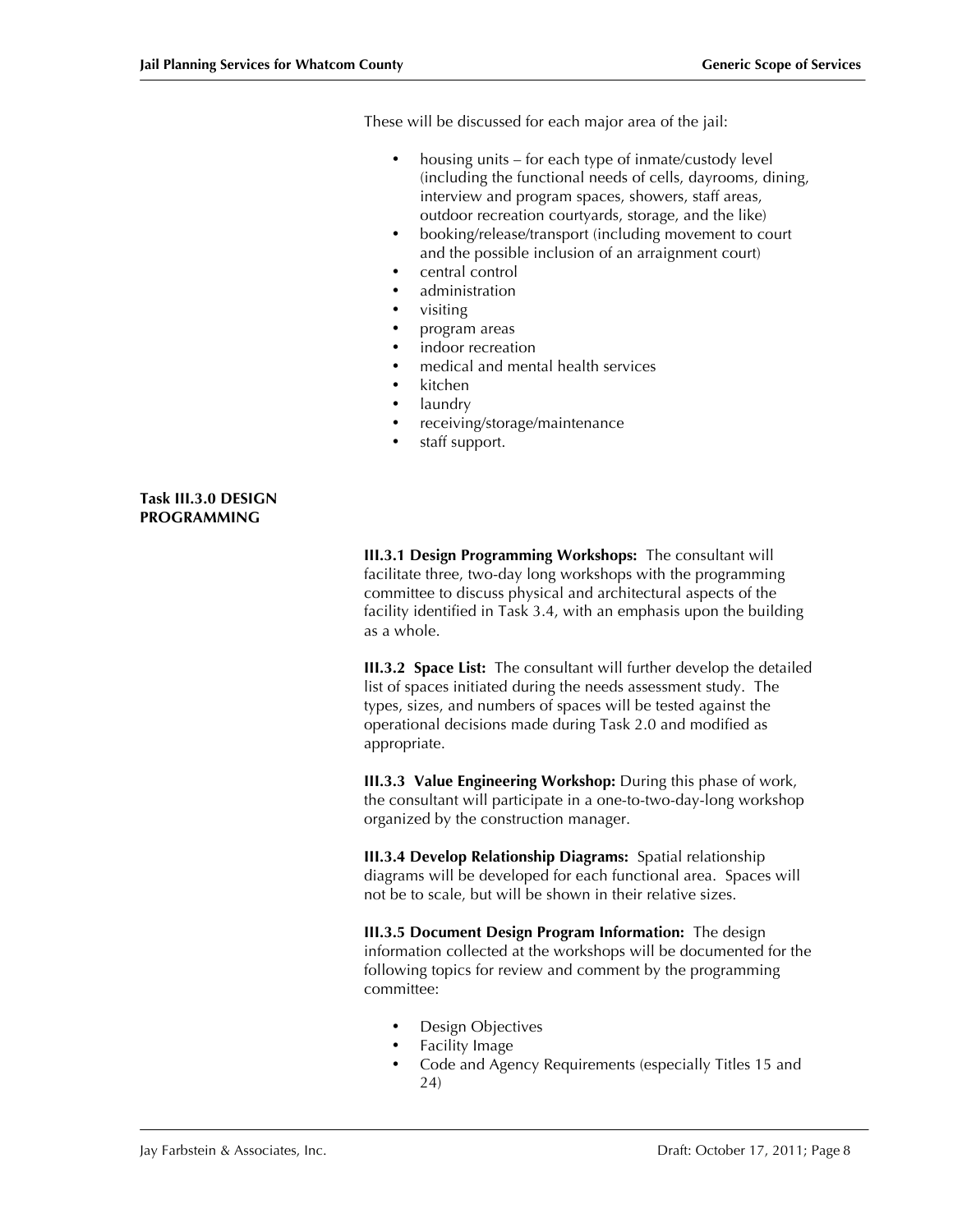- **Space Requirements**
- Space Relationships
- Flexibility
- Safety and Security
- Equipment and Systems (including for the crime lab)
- Ambient Environment
- Furnishing and Fixture Criteria
- Finish and Material Criteria
- Graphics and Display
- Site Development Criteria (including parking).

These will be discussed for each of the major functional areas as listed in Task 2.4.

**III.3.6 Review Meeting:** The consultant will attend a meeting to present and review the documented requirements with the programming committee.

#### **Task III.4.0 PROGRAM REPORT**

**III.4.1 Draft Report:** The consultant will prepare a draft report covering the results of all tasks described above. The draft report will include an executive summary, introduction, overall building requirements, specific requirements for each major functional area, and attachments as appropriate. The consultant will e-mail an Adobe Acrobat (PDF) file for distribution.

**III.4.2 Review Meeting:** The consultant will meet with the programming committee to receive comments for incorporation into the final report.

**III.4.3 Final Report:** Based on the comments received, the report will be revised as necessary. The consultant will e-mail an Adobe Acrobat (PDF) file for distribution.

**PHASE IV. ASSISTANCE**

#### **DESIGN [Note: these services are tailored to a design-build process]**

Following programming, the consultant will participate in briefing the design-build teams, design workshops, and design review coordinated by the construction manager. It is assumed that meetings will take place in Auburn or Sacramento. Note that all services during the design phase will be limited to comments on functional, operational and programmatic issues; technical and code-related architectural and engineering topics will not be covered by this consultant but will be the sole responsibility of the design-build team and/or construction manager.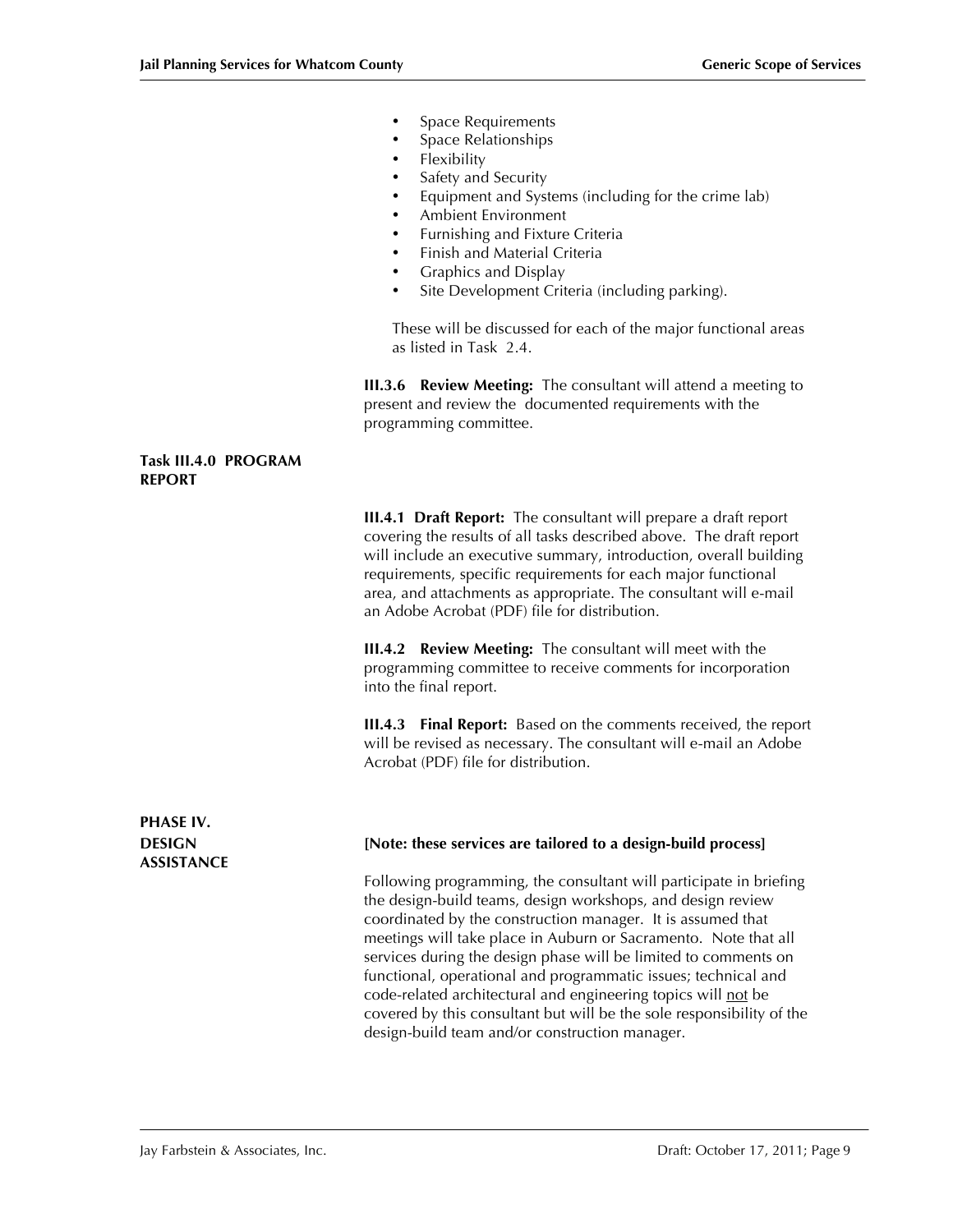**IV.5.1 Initial Program Briefing**: The consultant will meet with the construction manager and pre-qualified design build teams to present and review the program.

**IV.5.2 Design-Build Team Pre-Bid Sessions**: The consultant will attend three two-day long workshops – one with each of the prequalified design-build teams to answer further questions about programmatic and operational issues.

**IV.5.3 Design-Build Submission Review**: The consultants will participate in one three-day long review meeting (organized by the construction manager) to help assess the design-build submissions.

**IV.5.4 Design Review:** The consultants will review two design submissions from their offices and provide written comments to the construction manager via e-mail.

# **PROGRAMMING**

**SCHEDULE It is anticipated that programming, once started, will require** sixteen-to-twenty weeks, as shown in the figure on the following page. This does not include value engineering and design review, the schedule for which will be controlled by the construction manager.

> It is assumed that the County will authorize the consultant to **proceed with programming prior to completion of the master planning phase** of the needs assessment (which would be completed after programming).